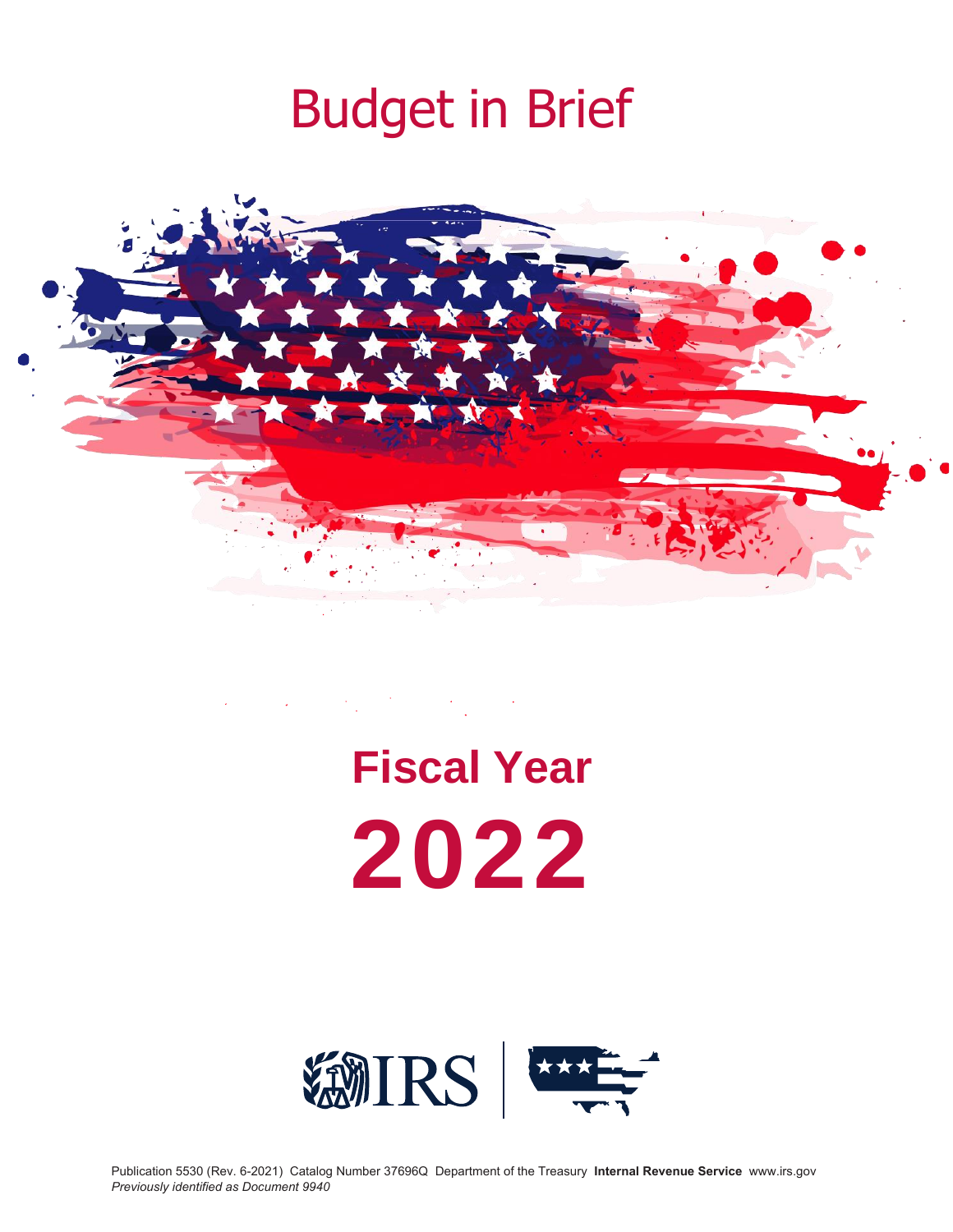## **Internal Revenue Service**

## *Program Summary by Budget Activity*

| Dollars in thousands                         |                                   |                                   |                |                    |             |  |
|----------------------------------------------|-----------------------------------|-----------------------------------|----------------|--------------------|-------------|--|
|                                              | FY 2020                           | FY 2021                           | FY 2022        | FY 2021 TO FY 2022 |             |  |
| <b>Budget Activity</b>                       | <b>Operating Plan<sup>1</sup></b> | <b>Operating Plan<sup>2</sup></b> | <b>Request</b> | \$ Change          | % Change    |  |
| <b>Taxpayer Services</b>                     | \$2,535,554                       | \$2,587,606                       | \$2,940,876    | \$353,270          | 13.65%      |  |
| Pre-filing Taxpayer Assistance and Education | 647,066                           | 657,618                           | 713,346        | 55,728             | 8.47%       |  |
| <b>Filing and Account Services</b>           | 1,888,488                         | 1,929,988                         | 2,227,530      | 297,542            | 15.42%      |  |
| Enforcement                                  | \$4,909,500                       | \$5,004,622                       | \$5,462,823    | \$458,201          | 9.16%       |  |
| Investigations                               | 648,819                           | 698,193                           | 773,605        | 75,412             | 10.80%      |  |
| <b>Exam and Collections</b>                  | 4,081,409                         | 4,120,886                         | 4,497,709      | 376,823            | 9.14%       |  |
| Regulatory                                   | 179,272                           | 185,543                           | 191,509        | 5,966              | 3.22%       |  |
| <b>Operations Support</b>                    | \$3,885,000                       | \$4,104,102                       | \$4,448,195    | \$344,093          | 8.38%       |  |
| Infrastructure                               | 881,670                           | 886,713                           | 971,008        | 84,295             | 9.51%       |  |
| <b>Shared Services and Support</b>           | 990,690                           | 1,024,654                         | 1,088,217      | 63,563             | 6.20%       |  |
| <b>Information Services</b>                  | 2,012,640                         | 2,192,735                         | 2,388,970      | 196,235            | 8.95%       |  |
| <b>Business Systems Modernization</b>        | \$180,000                         | \$222,724                         | \$305,032      | \$82,308           | 36.96%      |  |
| <b>Subtotal Internal Revenue Service</b>     | \$11,510,054                      | \$11,919,054                      | \$13,156,926   | \$1,237,872        | 10.39%      |  |
| Reimbursables                                | 179,652                           | 179,759                           | 189.645        | 9,886              | 5.50%       |  |
| Offsetting Collections - Non Reimbursables   | 6,728                             | 21,300                            | 22,472         | 1,172              | 5.50%       |  |
| <b>User Fees</b>                             | 485,997                           | 585,244                           | 435,400        | (149, 844)         | $-25.60%$   |  |
| <b>Recovery from Prior Years</b>             | 16,457                            | 16,764                            | 16,764         |                    |             |  |
| <b>Recoveries Paid</b>                       |                                   | 3,604                             | 3,604          |                    |             |  |
| Unobligated Balances from Prior Years        | 171,189                           | 318,017                           | 327,299        | 9,282              | 2.92%       |  |
| Transfers In/Out                             | 137                               | 140                               | 140            |                    |             |  |
| <b>Resources from Other Accounts</b>         |                                   | 123,039                           | 98,153         | (24, 886)          | $-20.23%$   |  |
| <b>Total Program Operating Level</b>         | \$12,370,214                      | \$13,166,921                      | \$14,250,403   | \$1,083,482        | 8.23%       |  |
| <b>Direct FTE</b>                            | 73,240                            | 73,409                            | 79,348         | 5,939              | 8.09%       |  |
| Reimbursable FTE                             | 790                               | 808                               |                | (808)              | $-100.00\%$ |  |
| Offsetting Collections - Non Reimbursables   |                                   |                                   | 834            | 834                |             |  |
| User Fee FTE                                 | $\overline{4}$                    | 1,536                             | 86             | (1,450)            | $-94.40%$   |  |
| <b>Recovery from Prior Years</b>             |                                   |                                   |                |                    |             |  |
| <b>Recoveries Paid</b>                       |                                   |                                   |                |                    |             |  |
| <b>Unobligated Balances from Prior Years</b> | 385                               | 15                                | 15             |                    |             |  |
| <b>Resources from Other Accounts</b>         | 274                               | 434                               | 434            |                    |             |  |
| <b>Total FTE</b>                             | 74,693                            | 76,202                            | 80,717         | 4,515              | 5.93%       |  |

<sup>1</sup> FY 2020 Operating Plan amounts for Other Resources represent actuals.

 $2$ FY 2021 Operating Plan includes a \$176 million interappropriation transfer from Enforcement to Operations Support and a \$32 million transfer from Enforcement to Taxpayer Services to cover anticipated operations and maintenance requirements in FY 2021.

Note: This table does not include the \$15 million in the Families First Coronavirus Response Act (FFCRA) (P.L 116-127), \$750.7 million under the Coronavirus Aid, Relief, and Economic Security (CARES) Act<br>(P.L. 116-36), the Allocation Adjustment, and the \$79 billion mandatory funding proposal.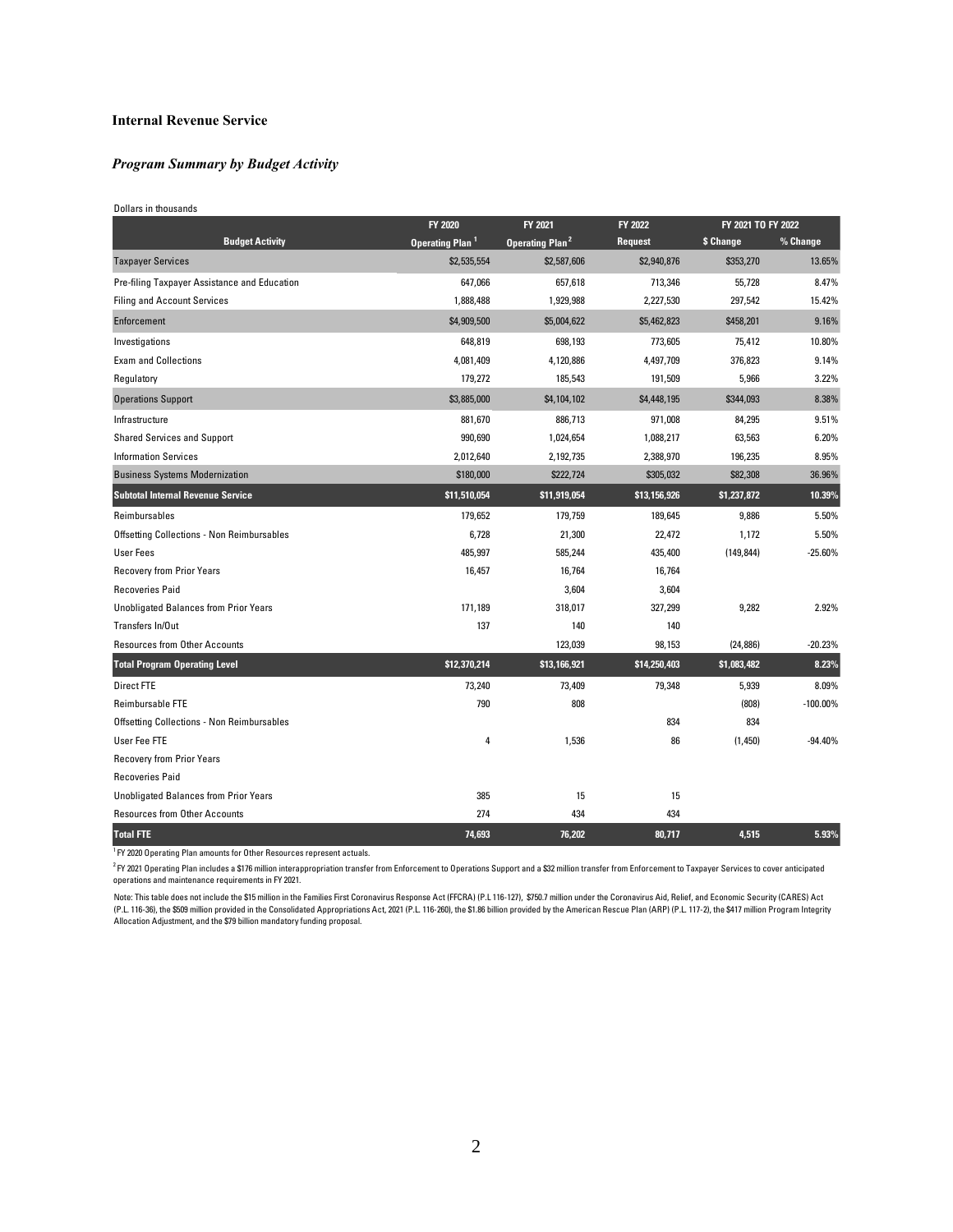#### *Summary*

The IRS FY 2022 budget request is \$13.16 billion, \$1.24 billion (10.4 percent) more than the FY 2021 enacted level of \$11.92 billion.

It includes total program increases totaling \$915.46 million that includes resources for the following categories: Putting Taxpayers First (\$176.09 million); Ensure Fairness of the Tax System (\$340.27 million), Improve Live Assistance (\$318 million), IT Modernization (\$78.14 million) and Electrical Vehicles (\$2.96 million). It funds costs associated with the FY 2021 and FY 2022 pay raises and an increase in Federal Employment Retirement System contributions. It proposes a program integrity allocation adjustment of \$417 million in FY 2022 and additional adjustments through FY 2031 to generate and protect \$50 billion in revenue over 10 years and cost approximately \$7 billion resulting in an estimated net savings of \$43 billion. In addition, the Budget includes a multi-year initiative to improve tax compliance and enforcement, modernize IRS IT systems, support increased information reporting, and support the Administration's proposal to make the Child Tax Credit expansion and the advance payments permanent as well as additional authority to improve tax administration.

In accordance with the Government Performance and Results Act Modernization Act (GPRAMA) of 2010, the Department of the Treasury is currently developing the FY 2022 –2026 Departmental Strategic Plan. The Strategic Plan is scheduled for publication in 2022. The Annual Performance Plan will be updated in the FY 2023 President's Budget to reflect new departmental strategic goals and objectives. IRS will publish a component plan that aligns bureau activities and priorities to the Department's by the spring of 2022.

In FY 2020, the IRS delivered a successful filing season that opened January 27, 2020 but due to the pandemic, extended to July 15, 2020. During the  $2020$  filing season, the IRS:

- Processed about 145 million individual tax returns and issued more than 100 million refunds totaling more than \$276 billion with an average individual refund of \$2,034. Almost 96.9 percent of these individual returns were filed electronically;
- Achieved a 53.1 percent filing season level of service (LOS), the relative success rate of taxpayers calling the toll-free line for assistance, 11.5 percent below the target of 60 percent;
- Answered more than 35 million calls, with 10 million being answered by IRS assistors and over 25 million being answered through automation;
- Served approximately 537,000 taxpayers face-to-face in the Taxpayer Assistance Centers (TAC). More than 715,000 taxpayers called the IRS's TAC appointment line resulting in around 364,000 appointments being scheduled. Approximately 351,000 taxpayers had their issues resolved without having to make an appointment; and
- Received 1.4billion visits to the IRS.gov website with 469 million *Where's My Refund?* completions. This represents a 164 percent increase in the use of IRS.gov and a 31 percent increase in *Where's My Refund?* compared to the same period during 2019.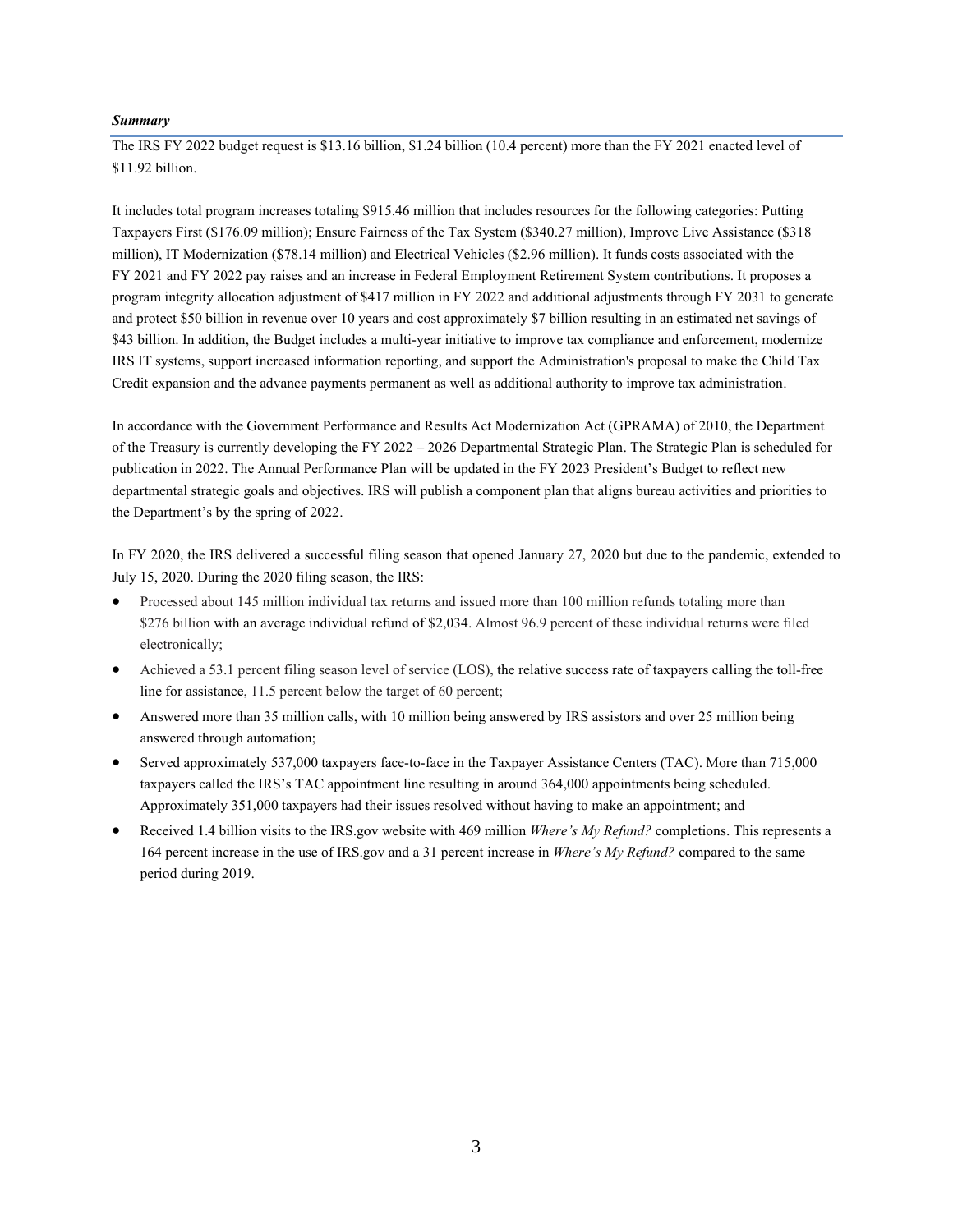# *IRS FY 2022 Budget Highlights*

| Dollars in Thousands                                                         |                          |        |                    |            |                                     |        |            |            |              |        |
|------------------------------------------------------------------------------|--------------------------|--------|--------------------|------------|-------------------------------------|--------|------------|------------|--------------|--------|
| <b>Bureau: Internal Revenue Service</b>                                      | <b>TAXPAYER SERVICES</b> |        | <b>ENFORCEMENT</b> |            | <b>OPERATIONS</b><br><b>SUPPORT</b> |        | <b>BSM</b> |            | <b>TOTAL</b> |        |
| Summary of FY 2022 Request                                                   | \$000                    | FTE    | \$000              | <b>FTE</b> | \$000                               | FTE    | \$000      | <b>FTE</b> | \$000        | FTE    |
| FY 2021 Operating Plan                                                       | \$2.587.606              | 25.989 | \$5.004.622        | 34.989     | \$4.104.102                         | 12.037 | \$222.724  | 394        | \$11.919.054 | 73.409 |
| Changes to Base:                                                             |                          |        |                    |            |                                     |        |            |            |              |        |
| <b>Maintaining Current Levels (MCLs)</b>                                     | \$75,138                 |        | \$148,473          |            | \$100,219                           |        | \$4,165    |            | \$327,995    |        |
| Pay Annualization (1.0% average pay raise)                                   | 5,930                    |        | 11,650             |            | 4.699                               |        | 163        |            | 22,442       |        |
| Pay Raise (2.7% average pay raise)                                           | 48,152                   |        | 94,603             |            | 38,157                              |        | 1.327      |            | 182,239      |        |
| Non-Pav                                                                      | 4.138                    |        | 6.725              |            | 42.546                              |        | 2.232      |            | 55.641       |        |
| <b>FERS Contribution Increase</b>                                            | 16,918                   |        | 35.495             |            | 14,817                              |        | 443        |            | 67.673       |        |
| <b>Efficiencies/Savings</b>                                                  | ( \$5,494)               | (409)  |                    |            | (S91)                               |        |            |            | ( \$5,585)   | (409)  |
| Increase e-File Savings                                                      | (5, 494)                 | (101)  |                    |            | (91)                                |        |            |            | (5,585)      | (101)  |
| Personnel Savings                                                            |                          | (308)  |                    |            |                                     |        |            |            |              | (308)  |
| Subtotal FY 2022 Changes to Base                                             | \$69,644                 | (409)  | \$148,473          |            | \$100,128                           |        | \$4,165    |            | \$322,410    | (409)  |
| FY 2022 Current Services                                                     | \$2,657,250              | 25,580 | \$5,153,095        | 34,989     | \$4,204,230                         | 12,037 | \$226,889  | 394        | \$12,241,464 | 73,000 |
| Program Increases:                                                           |                          |        |                    |            |                                     |        |            |            |              |        |
| Putting Taxpayers First                                                      | 35,459                   | 55     | 36,294             | 96         | 104,333                             | 143    |            |            | 176,086      | 294    |
| <b>User Authentication</b>                                                   | 27,000                   |        |                    |            |                                     |        |            |            | 27,000       |        |
| Taxpayer Experience Strategy                                                 | 8,459                    | 55     | 36,294             | 96         | 104,333                             | 143    |            |            | 149,086      | 294    |
| Ensure Fairness of the Tax System                                            |                          |        | 270,858            | 1.820      | 69,409                              | 13     |            |            | 340,267      | 1,833  |
| Improve Live Assistance                                                      | 248,167                  | 4,203  |                    |            | 69,833                              |        |            |            | 318,000      | 4,203  |
| Integrated Modernization Business Plan                                       |                          |        |                    |            |                                     |        | 78.143     | 18         | 78.143       | 18     |
| Electric Vehicles and Associated Infrastructure                              |                          |        | 2,576              |            | 390                                 |        |            |            | 2.966        |        |
| Subtotal FY 2022 Program Increases                                           | \$283.626                | 4,258  | \$309,728          | 1,916      | \$243,965                           | 156    | \$78,143   | 18         | \$915,462    | 6,348  |
| Total FY 2022 Request (Before PIAA)                                          | \$2,940,876              | 29,838 | \$5,462,823        | 36,905     | \$4,448,195                         | 12,193 | \$305,032  | 412        | \$13,156,926 | 79,348 |
| Dollar/FTE Change FY 2022 Request over FY 2021 Operating Plan                | \$353,270                | 3,849  | \$458,201          | 1,916      | \$344,093                           | 156    | \$82,308   | 18         | \$1,237,872  | 5,939  |
| Percent Change FY 2022 Request over FY 2021 Operating Plan                   | 13.65%                   | 14.81% | 9.16%              | 5.48%      | 8.38%                               | 1.30%  | 36.96%     | 4.57%      | 10.39%       | 8.09%  |
| <b>PIAA Program Increases</b>                                                |                          |        |                    |            |                                     |        |            |            |              |        |
| Increase Audit Coverage                                                      |                          |        | 109,317            | 1.028      | 39,493                              | 15     |            |            | 148,810      | 1.043  |
| Increase Collection Coverage                                                 |                          |        | 113,122            | 1.164      | 46,334                              | 20     |            |            | 159,456      | 1.184  |
| Expand Coverage in the Tax-Exempt Sector                                     |                          |        | 29.952             | 244        | 7,998                               |        |            |            | 37,950       | 244    |
| Enhance Return Review Program                                                |                          |        | 3,388              | 60         | 34,953                              |        |            |            | 38,341       | 60     |
| <b>Enhance Enforcement Operations</b>                                        |                          |        | 31.673             | 23         | 667                                 |        |            |            | 32.340       | 23     |
| Subtotal FY 2022 PIAA Investments                                            |                          |        | \$287,452          | 2,519      | \$129,445                           | 35     |            |            | \$416,897    | 2,554  |
| <b>Total FY 2022 Request Including PIAA</b>                                  | \$2.940.876              | 29,838 | \$5,750,275        | 39,424     | \$4,577,640                         | 12,228 | \$305,032  | 412        | \$13,573,823 | 81,902 |
| Dollar/FTE Change FY 2022 Request Including PIAA over FY 2021 Operating Plan | \$353,270                | 3.849  | \$745,653          | 4,435      | \$473,538                           | 191    | \$82,308   | 18         | \$1,654,769  | 8.493  |
| Percent Change FY 2022 Request Including PIAA over FY 2021 Operating Plan    | 13.65%                   | 14.81% | 14.90%             | 12.67%     | 11.54%                              | 1.59%  | 36.96%     | 4.57%      | 13.88%       | 11.57% |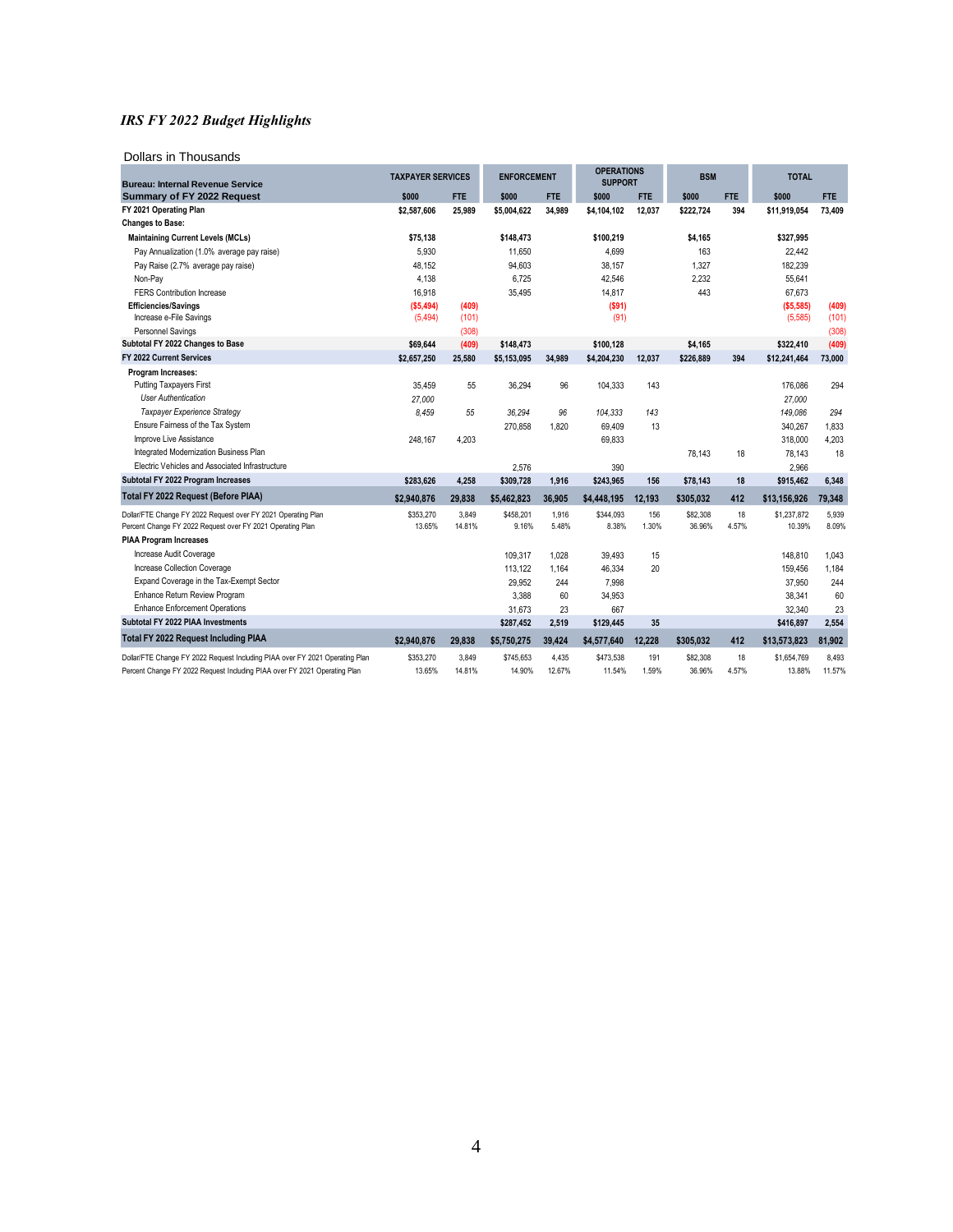**Base Adjustment………………………………………………………………………….. \$0 / 0 FTE**

The FY 2021 enacted level of \$11.9 billion is the base of this budget.

## **Maintaining Current Levels (MCLs)…………………………….……+\$327,995,000 / 0 FTE**

Pay Annualization (1.0%) +\$22,442,000 / 0 FTE

Funds are requested for annualization of a 1% average pay raise implemented in January 2021.

#### Pay Raise (2.7% in FY 2022) +\$182,239,000 / 0 FTE

Funds are requested for a 2.7% average pay raise effective January 2022.

FERS Contribution Increase +\$67,673,000 / 0 FTE Funds are requested for the Federal Employee Retirement System (FERS) contribution rates effective FY 2022.

Non-Pay +\$55,641,000 / 0 FTE Funds are requested for non-labor expenses such as travel, contracts, rent, supplies, and equipment.

## **Efficiencies/Savings……………………………...……….……………. -\$5,585,300 / -409 FTE**

#### Increase e-File Savings -\$5,585,300 / -101 FTE

The IRS projects a total of 1,426,500 fewer returns filed on paper (752,200 individual and 674,300 business returns). As a result, the IRS will need 101 fewer FTE in submission processing, generating a savings of \$5.6 million.

#### Personnel Savings \$0 / -308 FTE

Although the budget request increases staffing resources to support strategic priorities, the IRS must manage its personnel costs through limited attrition replacement and seasonal workforce adjustments across many operational areas. These adjustments are necessary to fund the \$328 million in inflationary and labor cost increases for existing personnel, including annualization of the FY 2021 pay raise, the proposed FY 2022 pay raise, employee promotions, and employee retirement contributions. To achieve these savings, the IRS plans to:

- Fill critical vacancies only;
- Streamline the workforce by reducing administrative, analyst, and other support positions; and
- Realign mission critical occupations by hiring employees who have the background and skills to support the IRS in meeting its strategic goals, objectives, and priorities.

## **Program Increases………………………….……….…………... +\$915,462,000 / +6,348 FTE**

## Implementing the Taxpayer First Act +\$176,086,000 / +294 FTE

Implementing the Taxpayer First Act dramatically change how the IRS engages with taxpayers. These efforts will improve the experience of taxpayers as they interact with the IRS and increase the IRS's ability to secure taxpayer information, protect taxpayer identities, develop additional online capabilities for taxpayers, and develop comprehensive training for IRS employees. This investment includes: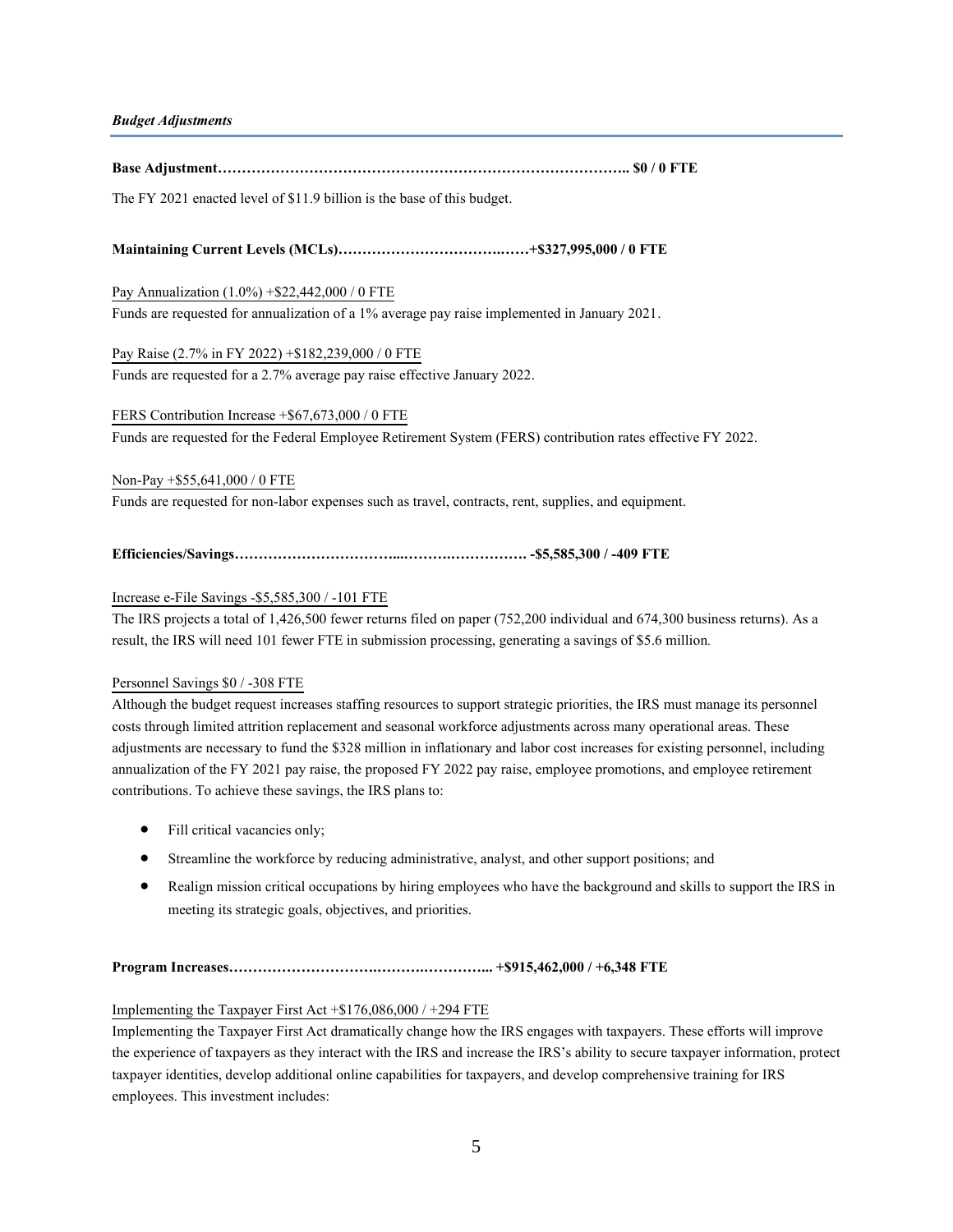- \$27 million to add increased security and flexibilities to how the IRS identity proofs and authenticates taxpayers to allow secure access to taxpayer online services such as Identity Protection (IP) PINs in accordance with NIST standards; and
- \$149.09 million to develop and implement a Taxpayer Experience Strategy to improve the American taxpayer's experience with the IRS through expanded digital services, increased multilingual services, and an increased presence in hard to reach communities.

## Ensure Fairness of the Tax System  $+$ \$340,267,000 /  $+$ 1,833 FTE

A successful economy depends on an effective tax collection system. In order for a tax system to operate productively, all citizens must pay their fair share. The IRS must facilitate taxpayers' voluntary compliance to deter those who might evade their legal tax obligations. Highlights of the investment include:

- \$154.87 million to increase the audit coverage rate of large corporations (with balance sheet assets > \$10 million), pass-through entities, and high-wealth individuals with adjusted gross income of more than \$10 million. Currently, this audit rate is half of what it was in FY 2010;
- \$41.09 million to expand oversight of cyber-crimes and allow for applied data analytics which IRS can leverage to connect the most remote financial transaction between apparent disparate actors which can be the key piece of evidence to break open the most complex financial investigation;
- \$13.47 million to enhance taxpayer confidence in the tax-exempt sector which is essential to preserving and protecting charitable tax deductions and the retirement savings of everyday Americans;
- \$32.90 million to addresses pre-refund audit coverage;
- \$77.06 million for additional examination and collection employees to increase the individual audit and collection coverage rates; and
- \$20.87 million to enhance overall enforcement efforts, increase the number of convictions and expand the IRS's capabilities in core tax enforcement areas.

## Improve Live Assistance +\$318,000,000 / +4,203 FTE

Highlights of the investment include:

- \$265.46 million increase the telephone level of service to approximately 75 percent and significantly reduce the correspondence inventory. The IRS toll-free telephone customer service operation is one of the world's largest and is a key part of the IRS's service delivery;
- \$21.18 million to reduce a reduce a projected FY 2021 ending correspondence level of about 1.4 million by 400,000; and
- \$31.36 million to increase staffing levels for IRS Taxpayer Assistance Centers. This investment will restore office hours, increase the number of appointments available, and will improve the taxpayer experience.

#### IRS Integrated Modernization Business Plan +\$78,143,000 / +18 FTE

Modernization is an IRS priority. The plan will enable the IRS to provide consistently superior service to taxpayers and deliver long-term budget efficiencies as the IRS modernizes capabilities currently provided via legacy applications. This investment is in addition to the \$1 billion in IT Modernization funds that the IRS received in the American Rescue Plan. The 2022 requested level of \$ \$305.03 million includes:

• \$105 million for the Customer Account Data Engine(CADE) 2 project to continue replacing legacy code established almost 60 years ago;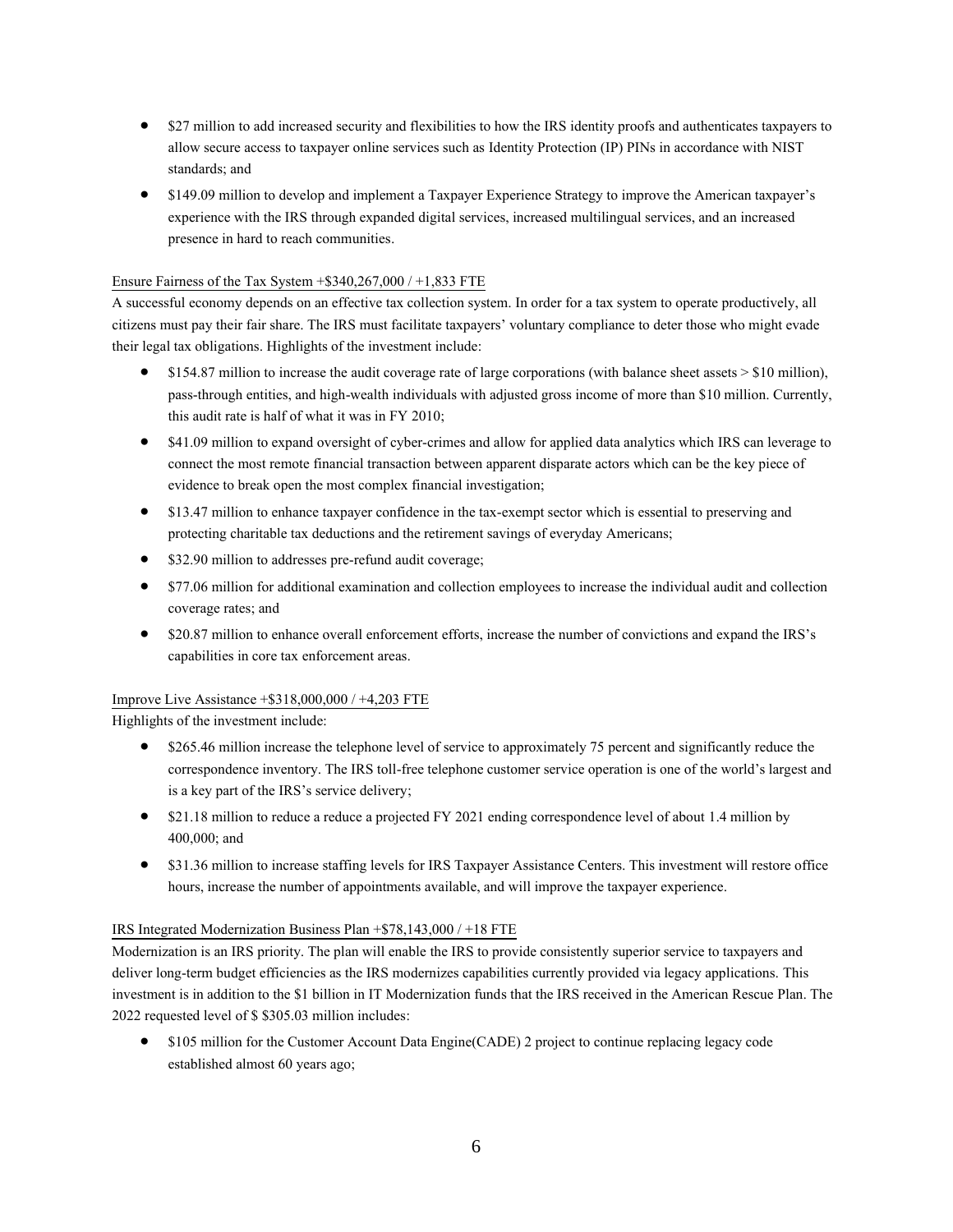- \$64 million for Enterprise Case Management to establish a common cloud infrastructure, automate business functions, and enable seamless case transfers;
- \$30 million for web applications to provide taxpayers and tax professionals a digital service channel to establish and manage taxpayer/tax professional authority relationships;
- \$10 million for Taxpayer Digital Communications Outbound Notification Project which provides digital notices available through a secure online account for taxpayers who prefer that channel over mailed correspondence;
- \$15 million for the live assistance program to expand customer callback capabilities on IRS phone lines;
- \$15 million to modernize IRS infrastructure base and support software development;
- \$20 million to improve security integration in system development and enhance data protection through encryption;
- \$19 million to mitigate the risk of unauthorized access to tax data;
- \$12 million to deliver a next generation secure operations center and block network access for unauthorized users; and
- \$15 million to provide engineering management capabilities essential to delivering a large, complex modernization program, and in management reserves.

#### Electric Vehicles and Associated Infrastructure +\$2,966,000 / +0 FTE

- For FY 2022, the IRS Criminal Investigation (IRS-CI) will receive \$2,576,000 to fund the initial investment of its fleet to EV. Of that money, a to be determined amount will be allocated to the purchase, installation, maintenance, and/or upgrade of infrastructure required to maintain an EV fleet management program. Currently, IRS-CI has a total of 2,294 vehicles in its fleet, of which zero are EVs.
- For FY 2022, the IRS Facilities Management and Security Services (IRS-FMSS) will receive \$390,000 to fund the initial investment of its fleet to EV. Of that money, a to be determined amount will be allocated to the purchase, installation, maintenance, and/or upgrade of infrastructure required to maintain an EV fleet management program. Currently, IRS-FMSS has a total of 246 vehicles in its fleet, of which zero are EVs.

#### *Legislative Proposals*

The FY 2022 budget request includes tax administration legislative proposals.

#### **Increase Oversight of Paid Tax Return Preparers**

The proposal would amend Title 31, U.S. Code (Money and Finance) to provide the Secretary with explicit authority to regulate all paid preparers of Federal tax returns, including by establishing mandatory minimum competency standards.

The proposal would be effective on the date of enactment.

## **Increase penalties on ghost preparers**

The proposal would increase the penalty amount to the greater of \$500 per return or 100 percent of the income derived per return by a ghost preparer. The proposal would also increase the limitations period during which the penalty may be assessed from three years to six years.

The proposal would be effective for returns required to be filed after December 31, 2021.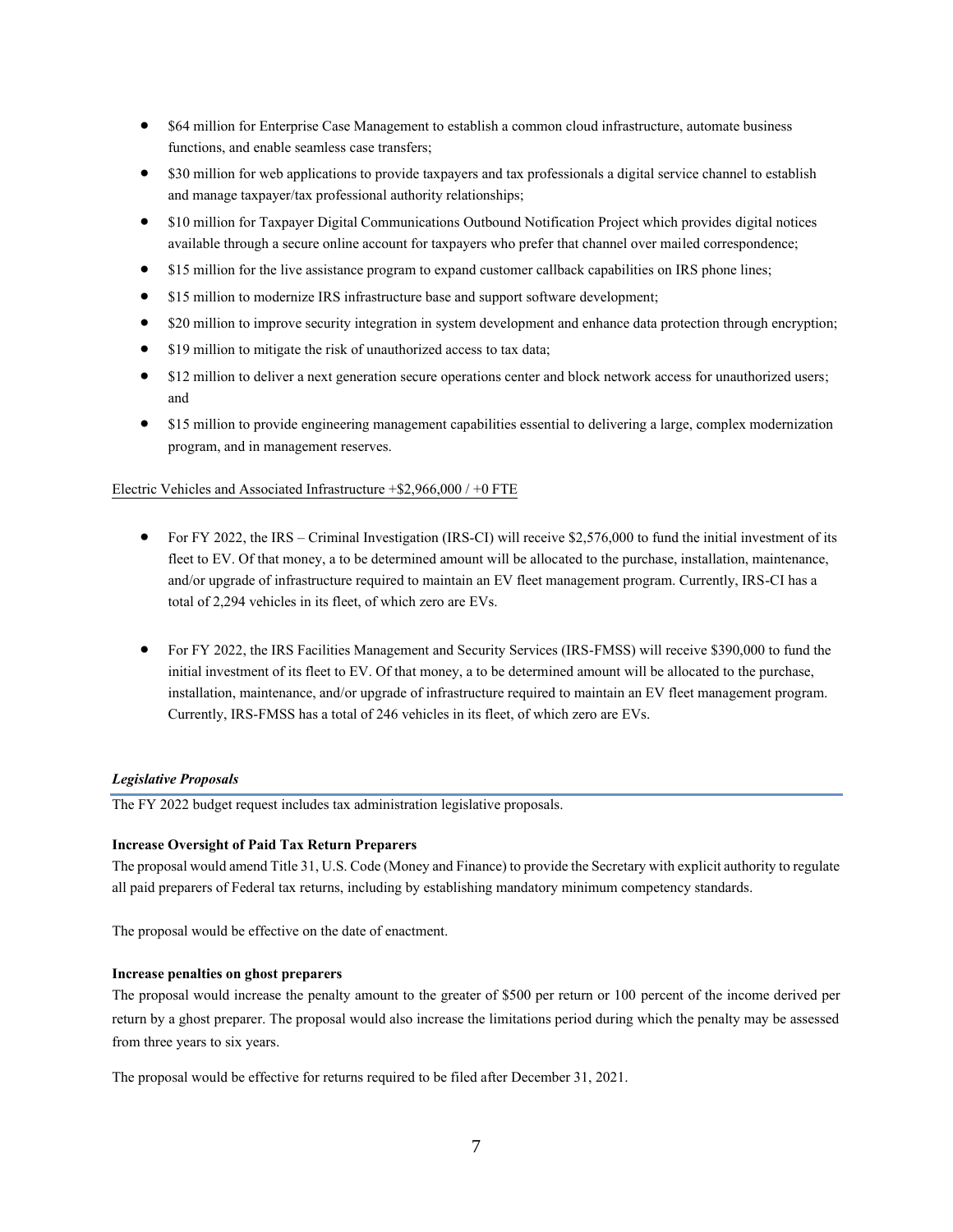#### **Introduce Comprehensive Financial Account Information Reporting to Improve Tax Compliance**

This proposal would create a comprehensive financial account information reporting regime. Financial institutions would report data on financial accounts in aninformation return. The annual return will report gross inflows and outflows with a breakdown for physical cash, transactions with a foreign account, and transfers to and from another account with the same owner. This requirement would apply to all business and personal accounts from financial institutions, including bank, loan, and investment accounts<sup>1</sup>, with the exception of accounts below a low de minimis gross flow threshold of \$600 or fair market value of \$600.

Other accounts with characteristics similar to financial institution accounts will be covered under this information reporting regime. In particular, payment settlement entities would collect Taxpayer Identification Numbers (TINs) and file a revised Form 1099-K expanded to all payee accounts (subject to the same de minimis threshold), reporting not only gross receipts but also gross purchases, physical cash, as well as payments to and from foreign accounts, and transfer inflows and outflows.

Similar reporting requirements would apply to crypto asset exchanges and custodians. Separately, reporting requirements would apply in cases in which taxpayers buy crypto assets from one broker and then transfer the crypto assets to another broker, and businesses that receive crypto assets in transactions with a fair market value of more than \$10,000 would have to report such transactions.

The Secretary would be given broad authority to issue regulations necessary to implement this proposal.

The proposal would be effective for tax years beginning after December 31, 2022.

#### **Enhance Accuracy of Tax Information**

#### Expand the Secretary's authority to require electronic filing for forms and returns

Electronic filing would be required for returns filed by taxpayers reporting larger amounts or that are complex business entities, including: (1) income tax returns of individuals with gross income of \$400,000 or more; (2) income, estate, or gift tax returns of all related individuals, estates, and trusts with assets or gross income of \$400,000 or more in any of the three preceding years; (3) partnership returns for partnerships with assets or any item of income of more than \$10 million in any of the three preceding years; (4) partnership returns for partnerships with more than 10 partners; (5) returns of REITs, REMICs, RICs, and all insurance companies; and (6) corporate returns for corporations with \$10 million or more in assets or more than 10 shareholders. Further, electronic filing would be required for the following forms: (1) Forms 8918, "Material Advisor Disclosure Statement"; (2) Forms 8886, "Reportable Transaction Disclosure Statement"; (3) Forms 1042, "Annual Withholding Tax Return for U.S. Source Income of Foreign Persons"; (4) Forms 8038-CP, "Return for Credit Payments to Issuers of Qualified Bonds"; and (5) Forms 8300, "Report of Cash Payments Over \$10,000 Received in a Trade or Business."

Return preparers that expect to prepare more than 10 corporation income tax returns or partnership returns would be required to file such returns electronically.

The Secretary would also be authorized to determine which additional returns, statements, and other documents must be filed in electronic form in order to ensure the efficient administration of the internal revenue laws without regard to the number of returns that a person files during a year.

<sup>&</sup>lt;sup>1</sup>Current income reporting by financial institutions would be expanded to all entities, including certain corporations. Interest payments would be included in the loan account reporting. Transferee information would be reported for all real estate transactions on Form 1099-S.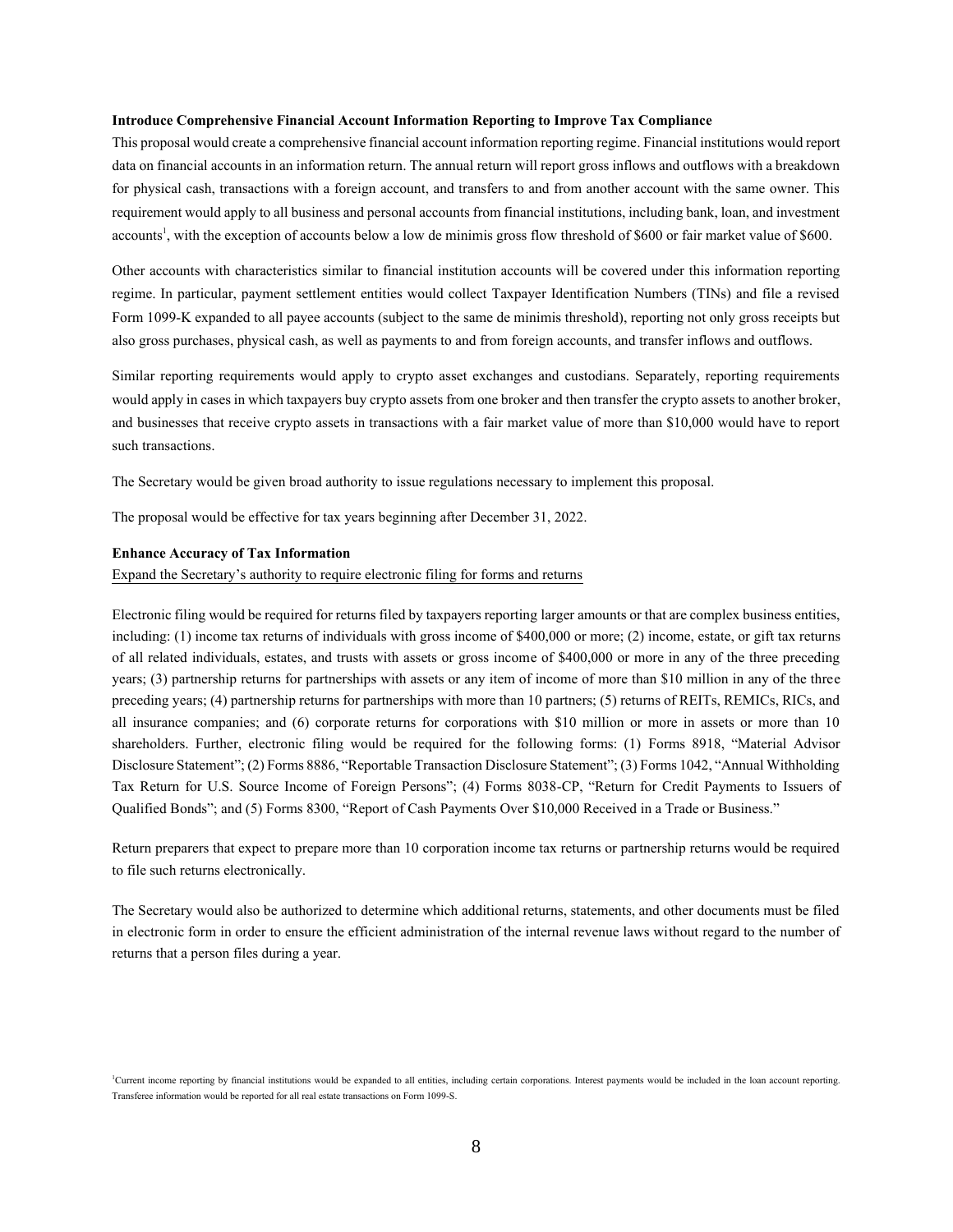#### Improve information reporting for reportable payments subject to backup withholding

The proposal would also treat all information returns subject to backup withholding similarly. Specifically, the IRS would be permitted to require payees of any reportable payments to furnish their TINs to payors under penalty of perjury. The proposal would be effective for payments made after December 31, 2021.

#### **Implement A Program Integrity Allocation Adjustment and Provide Additional Fundingfor Tax Administration**

The Administration proposes a multi-year adjustment to the discretionary spending allocation for the IRS Enforcement and Operations Support accounts. The total adjustment would be \$6.7 billion over the budget window. The proposed allocation adjustment for 2022 would fund \$417 million in enforcement and compliance initiatives and investments above current levels of activity. The adjustment would cover inflation and the cost to sustain the new initiatives and investments through 2031.

In addition, the Administration proposes to provide the IRS \$72.5 billion in mandatory funding over the budget window. A portion of these proposed IRS resources would fund improvements and expansions in enforcement and compliance activities. The proposed mandatory funding would also provide the IRS with resources to enhance its information technology capability, including implementation of the proposed financial information reporting regime, and to strengthen taxpayer service.

The proposal would direct that additional resources go toward enforcement against those with the highest incomes, rather than Americans with actual income of less than \$400,000.

Details about these IRS funding programs are provided elsewhere in the Budget.

## **IRS Centralized Services Fund / Working Capital Fund**

The Budget includes appropriations language to establish a working capital fund for IRS centralized services. The fund will allow the IRS to achieve cost savings, promote economies of scale, establish more consistent processes and policies, and improve how it delivers facility services, technology, and other centralized services for its business units. For FY 2022, the fund proposes to start with several pilot projects that would test use of the fund, including potentially IT development and operations projects, facilities projects, and/or postage funding.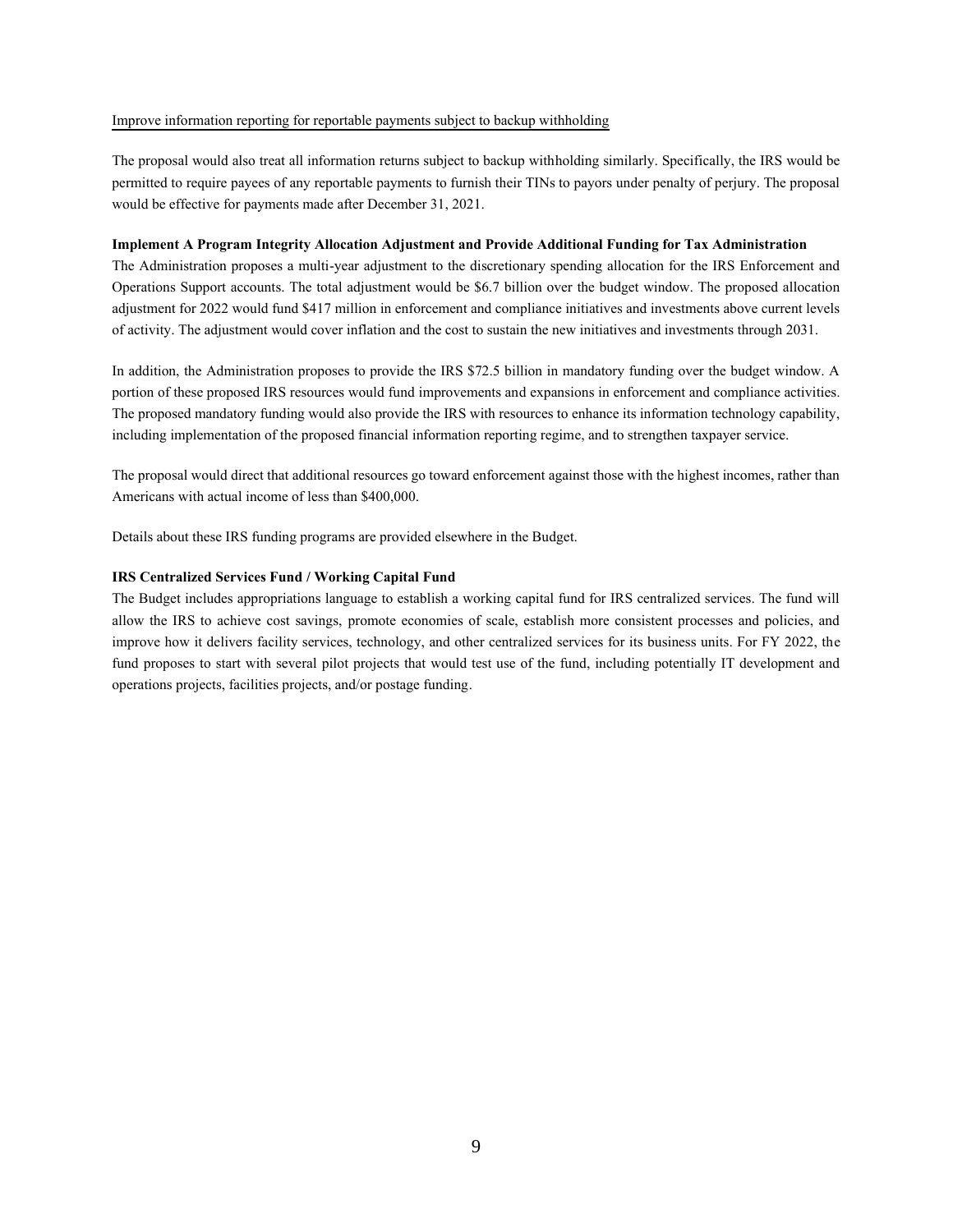## *IRS Performance Highlights*

| <b>Budget Activity</b>                          | <b>Performance Measures</b>                                               | <b>FY 2018</b><br><b>Actual</b> | <b>FY 2019</b><br>Actual | FY 2020<br><b>Actual</b> | FY 2021<br>Target | FY 2022<br><b>Target</b> |
|-------------------------------------------------|---------------------------------------------------------------------------|---------------------------------|--------------------------|--------------------------|-------------------|--------------------------|
| Pre-Filing Taxpayer<br>Assistance and Education | Enterprise Self-<br><b>Assistance Participation</b><br>Rate (ESAPR)       | 82.0%                           | 85.4%                    | 90.6%                    | 89.0%             | 89.0%                    |
| Filing and Account Services                     | <b>Customer Service</b><br>Representative (CSR)<br>Level of Service (LOS) | 75.9%                           | 65.4%                    | 53.1%                    | 32.0%             | 75.0%                    |
| Investigations                                  | Criminal Investigations<br>Completed                                      | 3,051                           | 2.797                    | 2.624                    | 2.600             | 2.600                    |
| Investigations                                  | <b>Conviction Rate</b>                                                    | 91.7%                           | 91.2%                    | 90.4%                    | 92.0%             | 92.0%                    |
| <b>Exam and Collections</b>                     | Exam Efficiency -<br>Individual                                           | 131                             | 109                      | 76                       | 111               | 117                      |
| <b>Information Services</b>                     | Percentage of Aged<br>Hardware                                            | 45.5%                           | 31.0%                    | 16.0%                    | 20.0%             | 20.0%                    |

## *Description of Performance*

In FY 2020, the IRS continued to provide quality service to taxpayers and to enforce the laws with integrity and fairness. The IRS continued to deliver improvements in key areas, including international, tax exempt, refund fraud, and identity theft. These accomplishments are in addition to the IRS significant accomplishments in administering Economic Impact Payments, implementing major tax law changes including business tax relief, providing administrative relief to taxpayers while the IRS faced operational challenges to protect the health and safety of its employees. For additional information, please reference the Treasury Coronavirus Relief, Response, Aid, and Recovery Programs Congressional Justification.

## *Taxpayer Services*

The IRS strives to deliver high quality and timely service to taxpayers and stakeholders and help them understand and meet their tax obligations. The IRS:

- Achieved a 67.4 percent business e-file rate;
- Delivered a fiscal year telephone LOS of 53.1 percent;
- Answered more than 35 million calls; and
- Answered over 90 percent of account questions over the telephone correctly.

The IRS continues to improve and expand its outreach and educational services through partnerships with state taxing authorities, volunteer groups, and other organizations. Volunteer Income Tax Assistance (VITA) and Tax Counseling for the Elderly (TCE) sites provided free tax assistance for the elderly, disabled, and limited English proficient individuals and families.

The IRS's toll-free telephone line is one of the world's largest customer service phone operations. In March 2020, the IRS suspended customer service phone operations in response to the COVID-19 pandemic. In May, the IRS gradually began resuming CSR-assisted phone lines. For FY 2020, the IRS delivered a 53.1 percent CSR LOS, which measures the relative success rate of taxpayers who call the toll-free number and connect with an assistor. The IRS will lower its FY 2021 CSR LOS target to 32 percent resulting from the increased work due to the delivery of the EIPs and a dramatic increase in call volume. A large increase in usage of IRS.gov helped to compensate for disruptions in the CSR service. IRS.gov had the 22highest traffic days in history, all in the window of April 13 through May 5. The FY 2022 LOS target is set at 75 percent.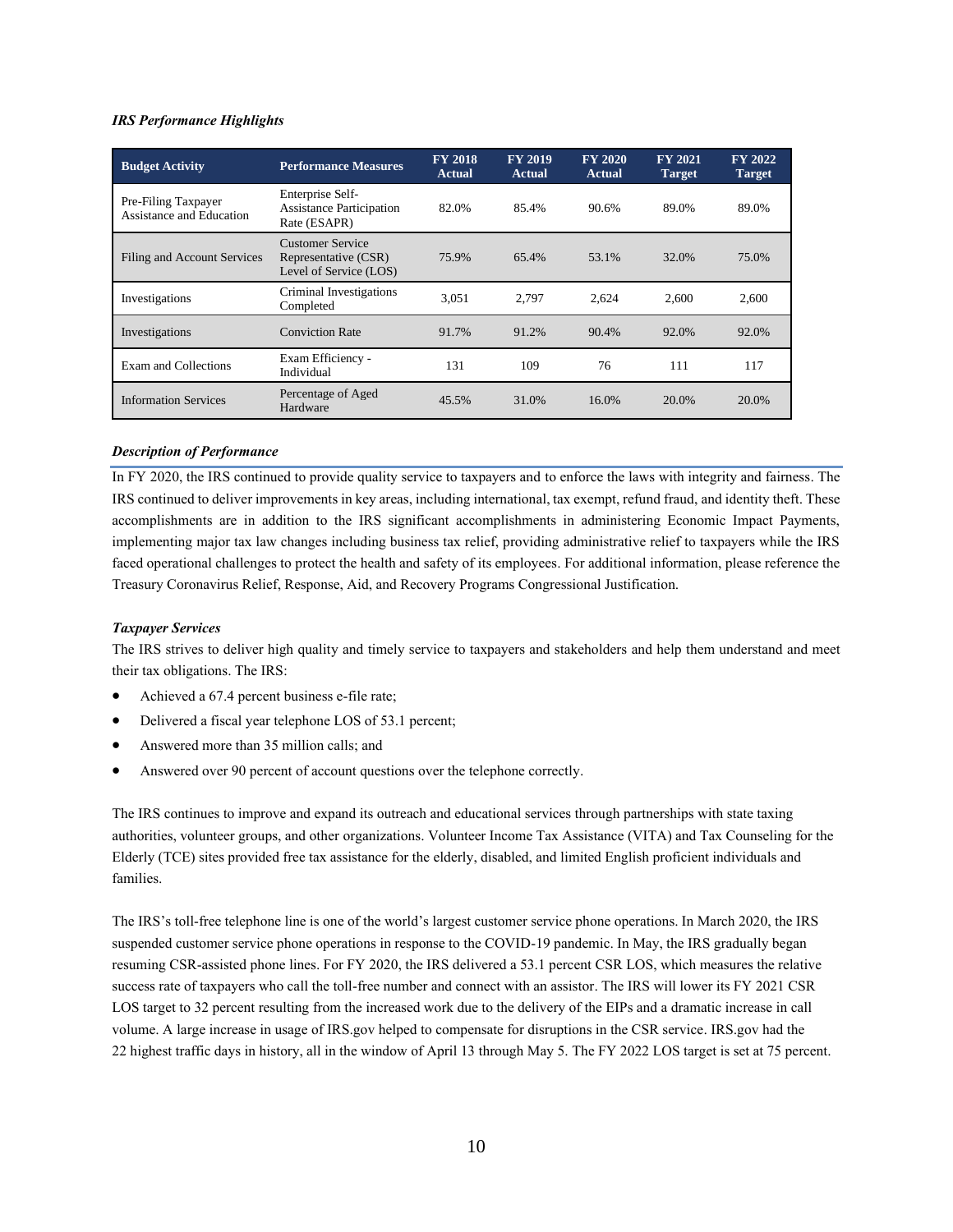The IRS continues to improve taxpayer services by developing and improving self-assistance tools. In FY 2020 ESAPR was 90.6 percent, exceeding the target of 82 percent. Total services increased 26.8 percent and self-assisted services increased 34.5 percent compared to the prior year. The applications having the highest increases are Interactive Tax Assistant (128 percent), Where's My Refund (37.1 percent), Get Transcript Online (74.6 percent). The ESAPR FY 2021 and FY 2022 target is set at 89 percent.

## *Enforcement*

In FY 2020, the IRS collected \$51.1billion through enforcement programs, a return on investment (ROI) of about \$5to \$1. This number is likely understated, since the ROI estimate does not include the revenue effect of the indirect deterrence value of IRS enforcement programs.

The IRS Criminal Investigation (CI) investigates potential criminal violations of the Internal Revenue Code and related financial crimes, such as money laundering, currency violations, tax-related identity theft fraud, and terrorist financing that adversely affect tax administration. In FY 2020 CI completed 2,624 criminal investigations, achieved 1,187 convictions with a rate of 90.4 percent, and achieved a Department of Justice case acceptance rate of 91.6 percent and a U.S. Attorney case acceptance rate of 92.4 percent, which compares favorably with other federal law enforcement agencies.

The Examination program provides taxpayers top quality service by helping them understand and meet their tax responsibilities and by applying the tax law with integrity and fairness. In FY 2020, Exam Efficiency - Individual (the number of closures divided by the total Exam FTE) was 76, below the target of 115 and down 30 percent from FY 2019, primarily due to the pandemic. The effects of the COVID-19 shutdown drove closures 24.9 percent lower than FY 2019 while filings continued to rise. The IRS set a target of 111 in FY 2021 and a target of 117 in FY 2022. IRS will continue to monitor starts and inventory to meet future targets.

#### *Operations Support*

The Percentage of Aged Hardware measure shows the quantity of IT hardware in operation past its useful life as a percentage of total hardware in use. The IRS made considerable progress reducing the percentage of aged hardware from 31 percent at the end of FY 2019 to 16 percent at the end of FY 2020. The major driver in exceeding this goal was the large volume of refreshed workstations. For FY 2021, IT will utilize an Enterprise Demand Management tool to improve processing efficiency by increasing the visibility of overall IT demand for aged infrastructure refresh. The target will be set at 20 percent for FY 2021 and FY 2022.

#### *Business Systems Modernization*

In FY 2020, the IRS made considerable progress toward modernization. Some key accomplishments were:

- Completed approximately 64,000 lines of code of the CADE 2 conversion from Assembly Language Code (ALC) to Java—bringing the completion to-date to over 128,000 lines of code converted;
- Procured a cloud based, commercial-off-the-shelf platform and delivered the first increment of Enterprise Case Management, making the new platform ready for use. Within six months of the contract award, IRS effectively worked the first case in production. Deployed Application Programming Interface for certain e-Services used by tax professionals, including a new auto enrollment functionality for the Transcript Delivery System, Taxpayer Identification Number Matching and the Secure Object Repository. We successfully enabled access to the new functionality for more than 50 external customers, making it more convenient to self-register and securely receive requested data in real-time while significantly reducing administrative burden;
- Reduced IRS aged hardware to approximately 16 percent, a significant improvement since FY 2017 when aged hardware was estimated to be over 64 percent;